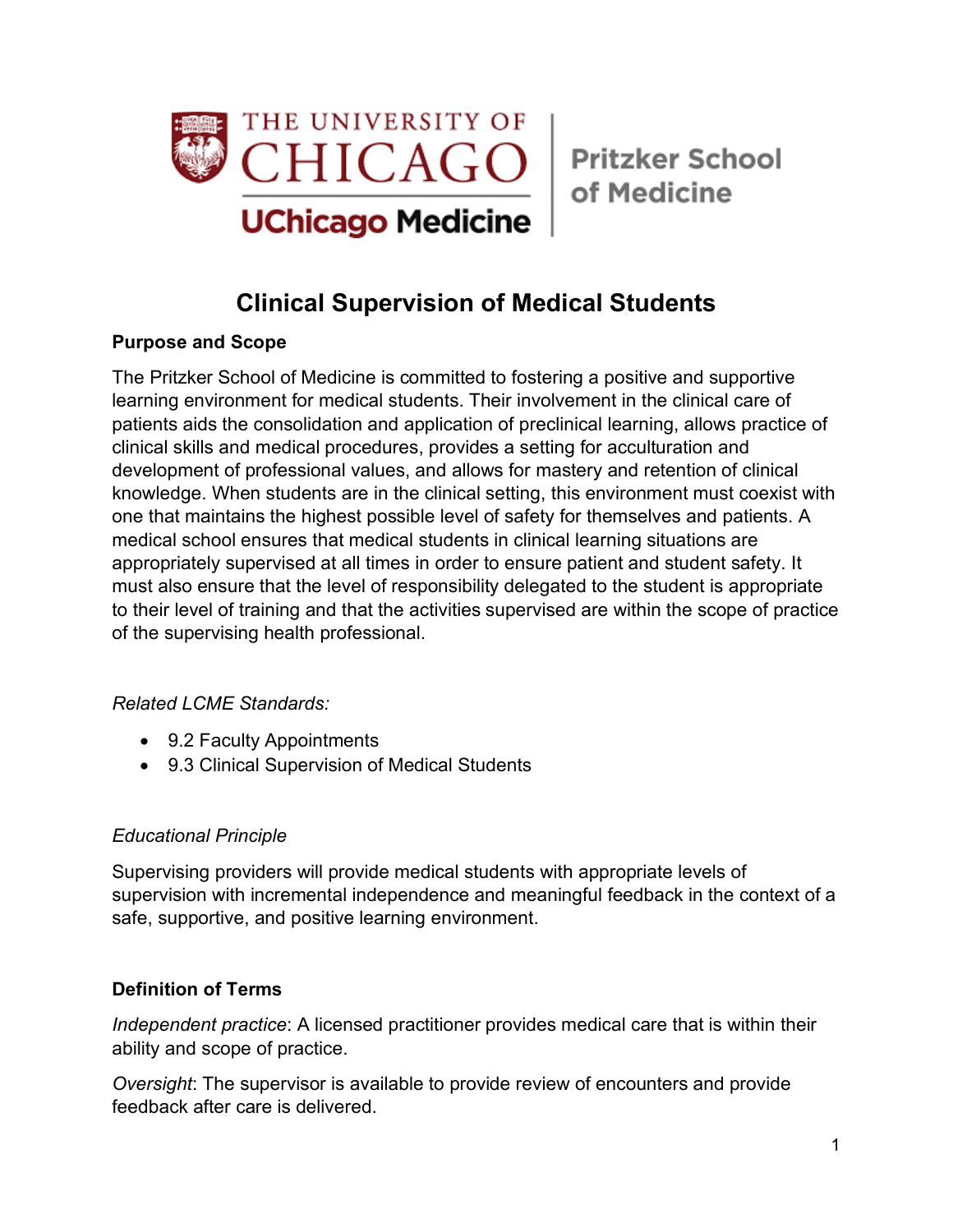*Indirect supervision*: The supervisor is not physically present with the medical student and the patient but is immediately available to provide guidance and is available to provide direct supervision as necessary. Indirect supervision requires that the supervisor is not engaged in activities that would delay their response to a student requiring direct supervision.

*Direct supervision*: The supervisor is physically present with the medical student and the patient as care is being provided.

*Medical procedure:* Any diagnostic or therapeutic activity that is physically invasive to the patient and performed in an operating room, procedure suite, or at the bedside, requiring a procedure note and informed consent of the patient.

# **Policy**

Pritzker School of Medicine students will be supervised according to their level of training and demonstrated progression towards competence while engaging in all patient care activities. Components of this policy are organized into sections common to all students, specific to pre-clerkship students, specific to core clerkship or postclerkship students, and specific guidance for medical procedures.

#### *Common Components*

- 1. Medical students are not permitted to independently practice. They require direct supervision, indirect supervision, or oversight in all patient care activities.
- 2. Medical students may be supervised in the clinical setting by various providers including physician faculty, physician house-staff (residents and/or fellows), and other healthcare providers (e.g., RN, PA, APN, PT, OT, PharmD, RD, RT, LCSW, Chaplain) who are acting within their own scope of clinical practice.
- 3. Even under direct supervision, under no circumstance should a medical student perform any clinical care that is NOT part of the clinical experiences agreed upon by the leadership of the course, clerkship, or clinical rotation, nor should a medical student participate in any clinical care outside of the independent scope of practice of their supervising provider.
- 4. Supervising providers are required to independently authenticate medical student findings, including pertinent documentation, history, physical examination, ancillary data, and assessment/plan.
- 5. Medical students should clearly identify themselves and articulate their role to each patient whose care they are involved in.
- 6. For all clinical encounters, students must ask for assistance as needed if faced with any circumstance beyond their skill level or comfort. It is the professional expectation that each medical student knows the limits of their capabilities and requests assistance in the interest of patient safety without regard for their assessment or fear of reprisal.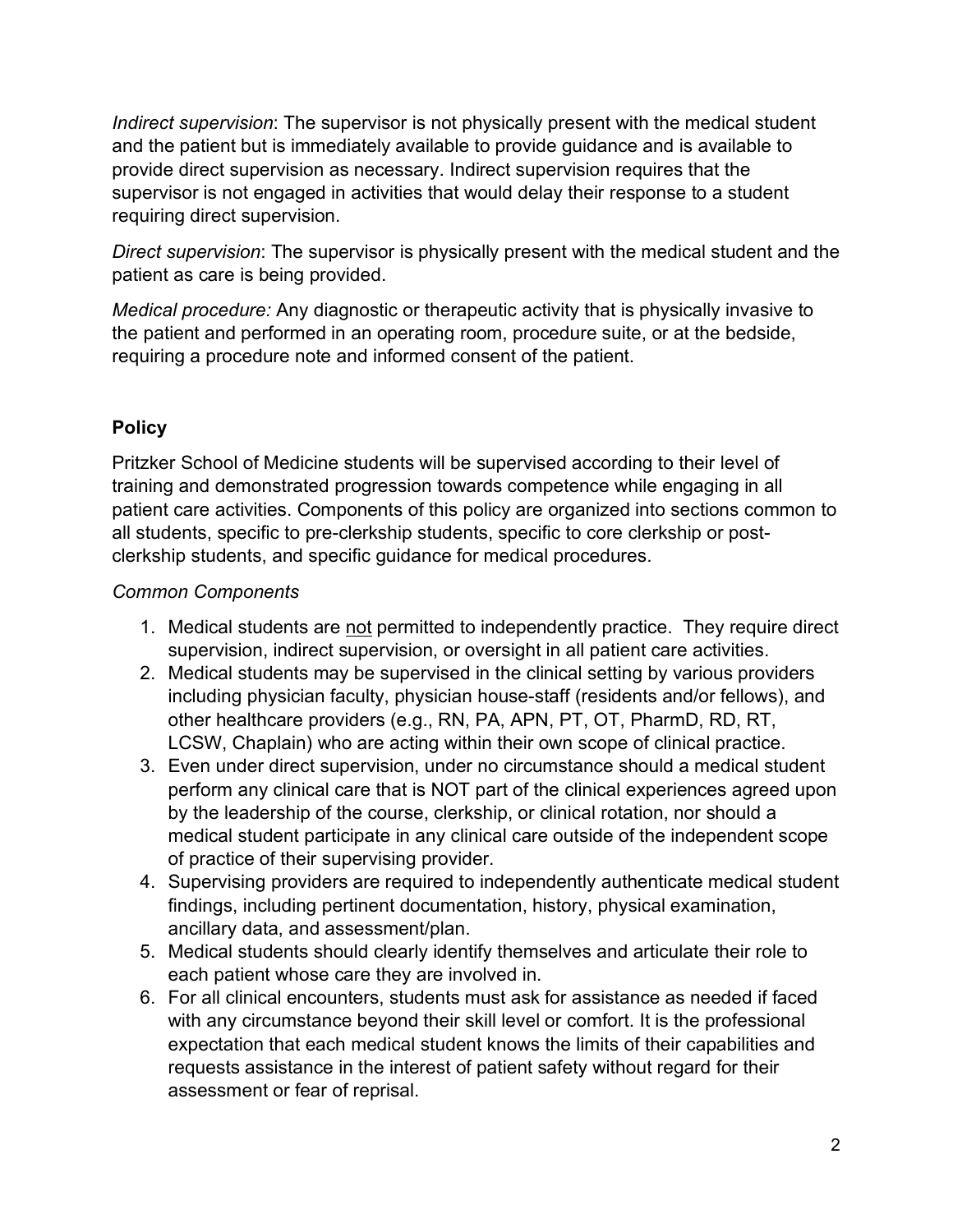## *Pre-Clerkship Medical Students*

Medical students who have not yet entered the clerkship/core clinical year (otherwise referred to as pre-clerkship medical students):

- 1. May participate in history-taking, physical examination, data analysis, and access to medical records with oversight from the supervisor.
- 2. May assist in minor procedures, under direct supervision, when the supervisor agrees that the student has achieved the required level of competence (see also *Medical Procedures* below).
- 3. May observe or assist during surgery, with direct supervision from the surgeon of record, when the supervisor determines that the student has achieved the required level of competence (see also *Medical Procedures* below).
- 4. Must adhere to the Pre-Clerkship Scope of Practice Guidelines for the Student-Run Free Clinics at all times.

#### *Core Clerkship and Post-Clerkship Medical Students*

Medical students in the core clerkship year and post-clerkship phase of the curriculum:

- 1. May participate in history-taking, physical examination, data analysis, review of medical records, patient counseling, and clinical documentation with oversight from the supervisor. The supervisor should determine when oversight is appropriate based on the medical student's level of training, demonstrated competence, maturity, and responsibility.
- *2.* May document in the medical record with clear indication of the student's role as the author. The supervisor will remain directly responsible for ensuring the accuracy of the content of admission notes, progress notes, discharge summaries, and operative reports/procedure notes and assure compliance with CMS guidelines for student documentation in the medical record.
- 3. May "pend" orders to the supervisor who is required to review said orders before countersigning.
- 4. May participate in consultation to other specialty services, communicate patient information during multidisciplinary team-based rounds, and schedule appointments.
- 5. May participate in the written and verbal handoff communication regarding patients whose care they are participating in (M3) or their panel of patients during a sub-internship (M4).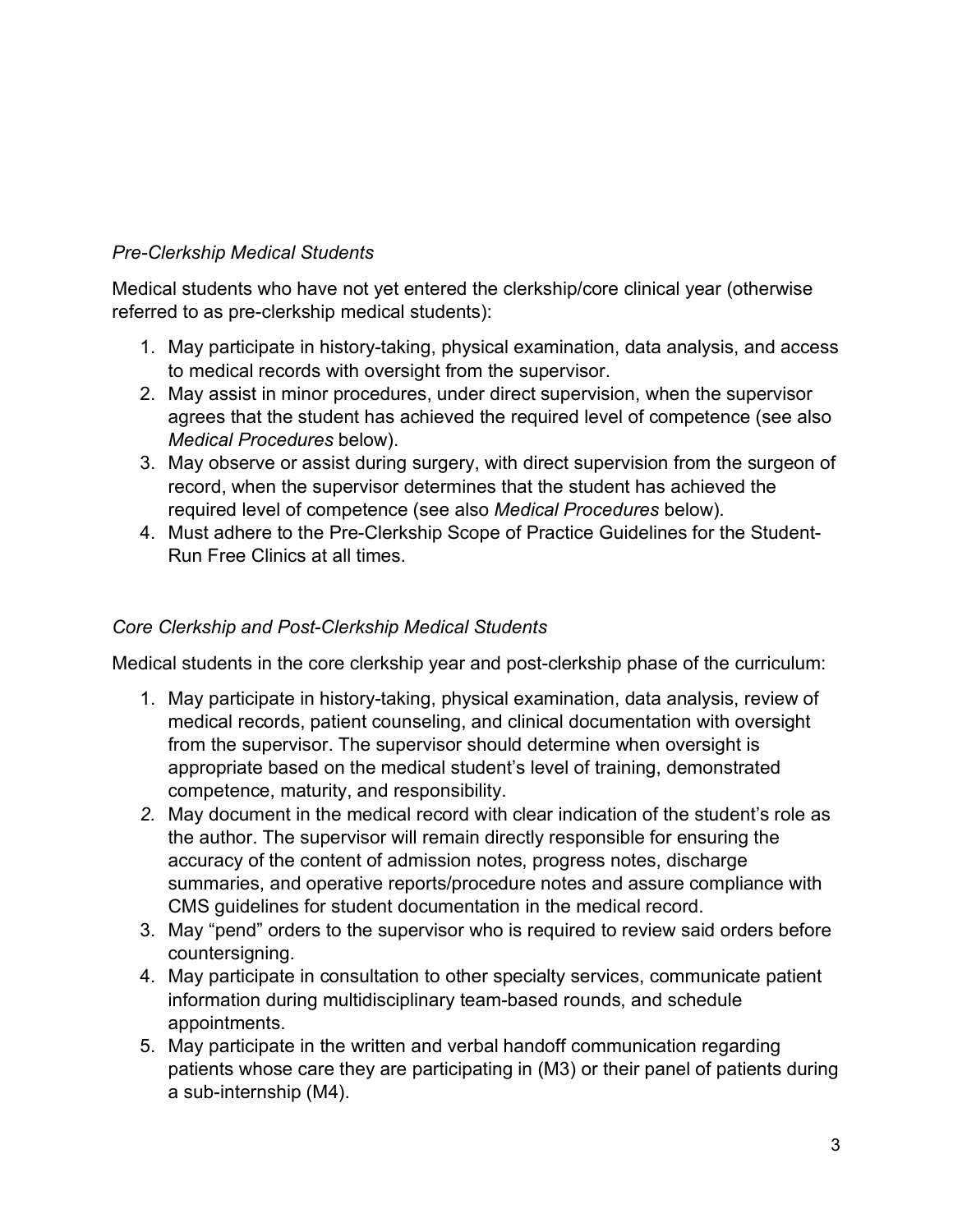- 6. May assist in procedures under direct supervision when the supervisor determines that the student has achieved the required level of competence (see also *Medical Procedures* below).
- 7. May assist during surgery with appropriate direct supervision from the surgeon of record when the supervisor determines that the student has achieved the required level of competence (see also *Medical Procedures* below).

#### *Medical Procedures*

- 1. All medical students must be under direct supervision for all medical procedures. This supervision must come from a provider for whom that procedure is within the scope of practice.
- 2. Medical students are expected to request and assume developmentally appropriate, graduated levels of involvement/participation in procedures during their training.
- 3. The supervisor is ultimately responsible for determining the extent to which a student is competent to participate in the procedure.
- 4. For each clerkship or clinical rotation, faculty leadership define the medical procedures in which medical students are permitted and/or required to participate, the prerequisite skills for participation, the appropriate clinical settings, and the expected levels of medical student participation and responsibility.

It is the responsibility of both the supervisor and the medical student to ensure compliance with this policy. Ultimately, the supervisor shall make the determination of the level of involvement/participation each student should have when providing patient care in a clinical learning environment. This determination is dependent upon the student's developmental level, the complexity of the care or procedure, the potential for adverse effects to the patient, as well as the demonstrated competence, maturity, and responsibility of the student.

# **Responsibility**

- 1. The Dean for Medical Education is responsible for communicating pertinent policies to supervising providers on an annual basis to establish expectations for clinical supervision of medical students.
- 2. The clerkship / course director is responsible for informing all participating faculty, house staff, interprofessional providers, and students of all policies and procedures concerning appropriate clinical supervision.
- 3. The clerkship / course director is responsible for informing all participating faculty, house staff, interprofessional providers, and students of standard procedures for reporting concerns relating to lack of appropriate supervision (see below).